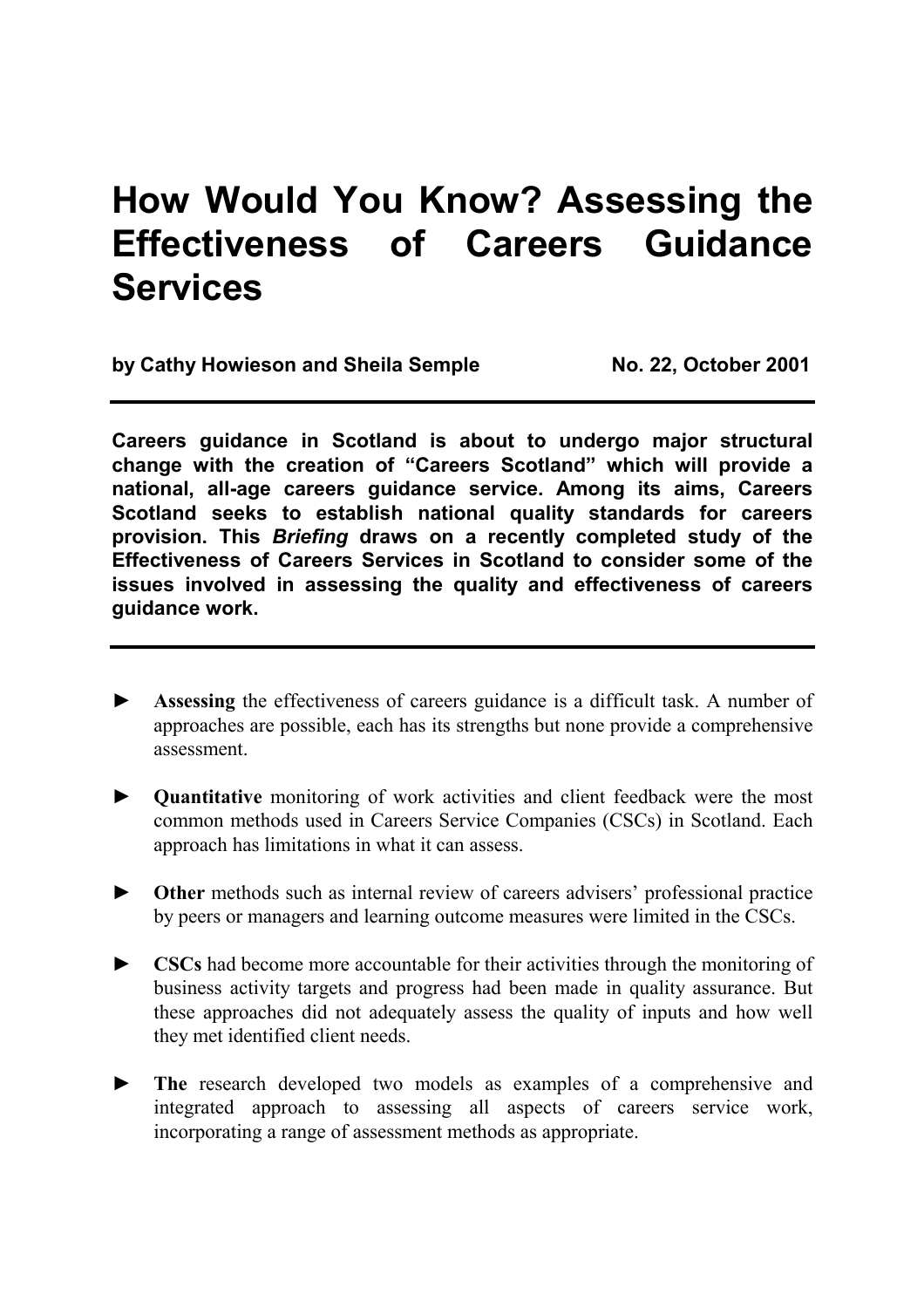# **Introduction**

Careers guidance in Scotland is about to undergo major structural change with the creation of "Careers Scotland" – a national organisation with the remit to ensure the provision of an all-age guidance service. Careers Scotland has been set up following the Duffner Review of the Careers Service and subsequent consultation by the Scottish Executive (Scottish Executive, 2000; 2001a; 2001b).

 The Duffner Report noted the considerable commitment among Careers Service Companies (CSCs) to the measurement of the quality and effectiveness of their work but recommended the need to establish national minimum standards, to update performance measures and to define professional standards for careers advisers – recommendations accepted by the Scottish Executive and endorsed in the public consultation. Currently, as part of the move to Careers Scotland, a "Quality and Standards" Transition Team has been set up.

 Against this background, this *Briefing* discusses how the effectiveness of the work of the Careers Service (CS) might be assessed and the sorts of issues that the "Quality and Standards" Transition Team need to take into account in developing national standards for Careers Scotland.

#### **Approaches to measuring the performance of Careers Scotland**

Measuring the effectiveness of careers guidance and the work of careers guidance services is a difficult task; some respondents in the research questioned whether it is feasible. There are issues, for example, about what is to be measured, what constitutes success, whether it is possible to establish cause and effect and how to take account of other intervening factors such as careers education inputs, and family and social influences. A number of approaches can be identified, each of which is better suited to measuring certain aspects of Careers Service work than others: quantitative monitoring of activities; client and stakeholder feedback (or customer satisfaction measures); learning outcomes measures; and longitudinal measures of impact (see eg Killeen and Kidd, 1992; Killeen, 1996).

 The research found that the quantitative monitoring of work activities to meet Scottish Enterprise requirements and activities linked to the Scottish Quality Monitoring System (SQMS) and Investors in People (IIP) formed the bulk of performance measurement carried out in Careers Service Companies. The SQMS award is held by all Careers Service Companies in Scotland. It uses quantitative measures, client and stakeholder feedback and both internal and external review to measure performance.

#### *Quantitative monitoring of activities*

Since 1996, Careers Service Companies have been required by the Scottish Executive to produce targets and business activity measures ie quantitative monitoring of activities. All CSCs therefore collected Business Activity statistics on the incidence of certain specified activities (eg the number of interviews carried out in school and with the unemployed and with young workers, the number of young people placed etc). Such quantitative monitoring of work activities is one of the simplest approaches and can answer questions such as "how many, how often, when, who?" It can describe what happens but, critically, it cannot indicate how well it happens. This is the key limitation of the Business Activity statistics produced by CSCs.

 Related to the Business Activity statistics are Efficiency Indicators which identify unit costs for specific activities. However, their usefulness depends on accurate and uniform recording across CSCs but the research found that recording did not always meet this criteria.

 Careers Service Companies are also obliged to produce the School Leaver Destination Return (SLDR) for the Scottish Executive. The SLDR alone is a blunt measure of effectiveness of Careers Service work. Levels of unemployment among school leavers, for example, may say more about the local labour market and social issues than about Careers Service provision.

#### *Client and stakeholder feedback (or customer satisfaction measures)*

Customer/client feedback had been in increasing use in Careers Service Companies prior to SQMS but the requirements of the SQMS audit had made it compulsory for all Careers Service Companies. The most common approach was the use of questionnaires although several Careers Service Companies had used focus groups.

 Customer/client feedback offers a measure of clients' perceptions of the appropriateness and value of the service to them but it has certain limitations. Clients' expectations of careers guidance services will have an impact on their response as will their awareness of their own careers guidance needs. It is important to recognise that clients' demand for certain guidance services is not necessarily identical to their guidance needs. The mechanics of how client opinion is gathered are critical, including the timing of the event and the questions asked of clients. The Scottish Executive has provided some central support in training and templates for feedback, but the research still found a high degree of variation in how this was done, and in the appropriateness of the instruments used. Also, it is often very difficult to obtain the views of non-users of the Careers Service. This was less commonly done by CSCs although the views of non-users can be particularly useful.

#### *Learning outcomes measures*

Learning outcomes measures take a more short-term approach to assessing the effectiveness of Careers Service inputs. They seek to ask what changes have happened in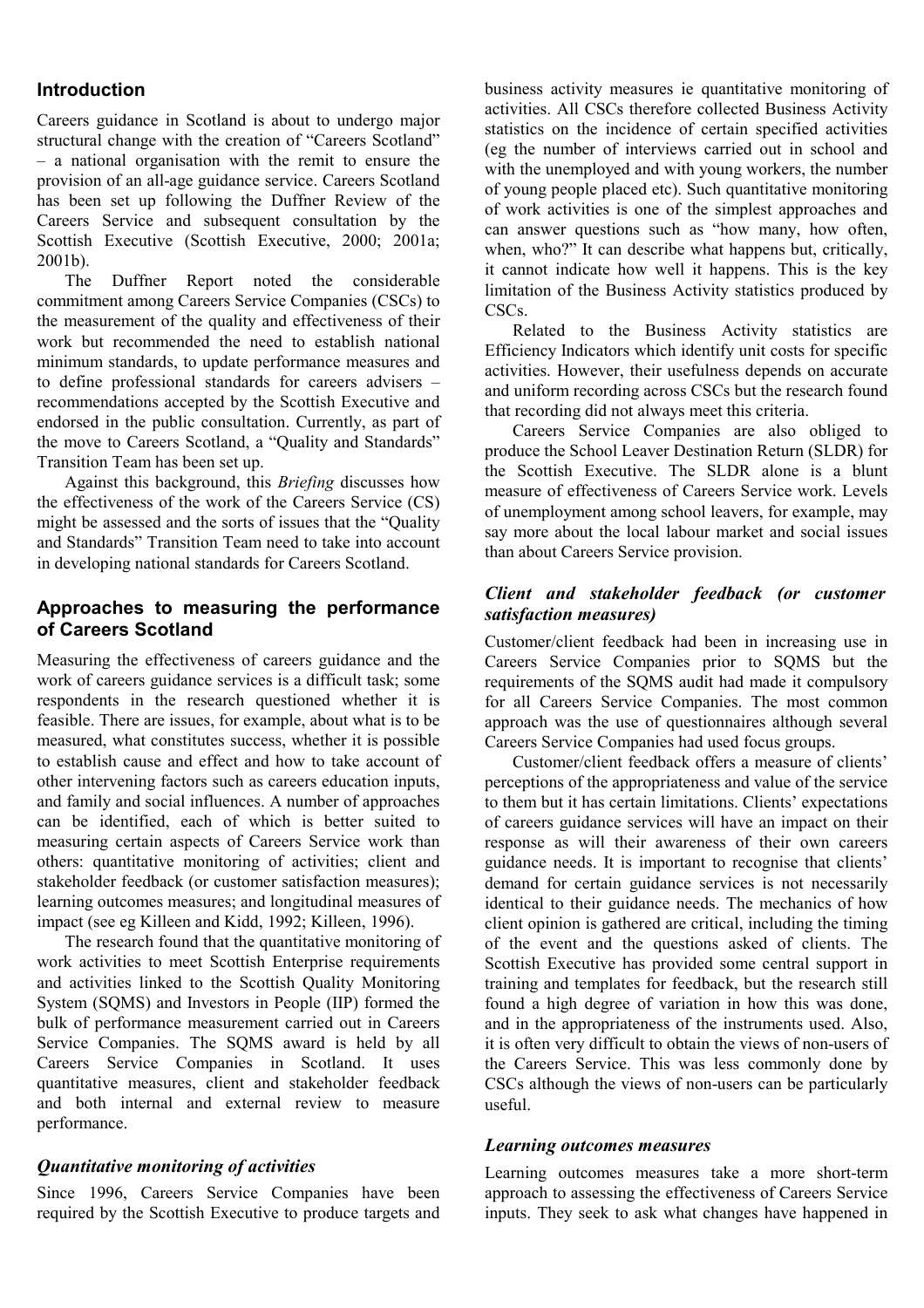the client's knowledge, skills, attitudes and behaviour as a result of Careers Service work. They may include "before and after" measures of attitudes and perceptions linked to specific Careers Service interventions.

 Learning Outcomes measures were used relatively rarely in the Careers Service. Where they were, usually "home-grown" quizzes or questionnaires were used rather than commercially produced instruments. Only occasionally was a "before" baseline measure gathered as part of this.

#### *Internal professional review*

All CSCs monitored the activity targets set for individual staff and/or areas; this might be done on a weekly, monthly or bi-monthly basis depending on the CSC concerned. Targets meant staff felt more accountable for their work but they recognised that they monitored volume rather than quality. Internal review of professional practice was limited: review of action plans was the most common method used but review of client records was less common and observation of interviews was least developed. There was a great deal of uncertainty about how to develop this and the research found that there was no single common approach in use to assess professional practice. The study identified concern among managers about the impact of internal review on staff and CSCs were generally tentative about this area.

 There are issues about the subjectivity of internal review and it can also be difficult for staff who are acting as reviewers to be critical (however constructively) of colleagues. But professional review allows evidence to be understood in its context and with an understanding of the professional issues involved.

# *External review*

External review of Careers Service activities by government bodies, consultants or researchers is another approach to reviewing effectiveness. The value of external reviews depends on their remit, their objectivity and the knowledge and skills of the individuals or organisations carrying them out.

 A number of Careers Service Company Boards had commissioned external consultants or researchers to review performance and make recommendations. The impact of such external reviews appeared to be varied, with some examples where recommendations had not been implemented and others where Careers Service Companies concerned were required to make major changes in delivery.

# *Longitudinal measures of impact*

Some measures of the economic and social outcomes of the work of the Careers Service can only be taken in the long term. There are considerable methodological difficulties with longitudinal studies (Killeen *et al*, 1992) and, from the point of view of CSCs, they are too expensive for individual companies to carry out. The School Leaver Destination Return only provides evidence of the first known post-school destination information. It does not take account of transitions, even within the first year of leaving school.

# *The need to go beyond current practices*

Business Activity targets have made CSCs more accountable for their activities and SQMS and IIP had made significant contributions to quality assurance in Careers Service Companies. But the research indicated that there are certain aspects of Careers Service Companies' work that are not measured by these approaches, for example, the quality of guidance in an interview or the extent to which a particular input meets identified needs.

 The variation in provision across and within CSCs identified in the study suggests that guaranteed minimum standards are not in place for services to clients. SQMS focuses mainly on whether effective systems are in place rather than assessing how effective provision has been in meeting client needs; it also focuses on client demands rather than needs. The research suggests that any quality management system for careers guidance services requires to have a systematic strategy for identifying needs built into it. This applies to SQMS and to other models such as the European Foundation for Quality Management Excellence Model.

# **General approaches**

As part of the research, two models to evaluate the effectiveness of the CS performance were developed as examples of a comprehensive and integrated approach to assessing the various aspects of careers service work. They incorporate the range of methods outlined above.

 One approach is based on the model of self-evaluation used in Scottish schools "How Good is our School at..?" (SOEID, 1996). This model enables various aspects of the CS work to be covered , for example, "How Good is our Careers Service at Careers Interviews?", "How Good is our Careers Service at Working with Employers?"

 The second approach is a set of Effectiveness Descriptors covering a number of areas of careers work: effective careers work with individual clients; effective outcomes for individual clients; effective work with other clients and organisations; effective work with the opportunity structure; effective strategic development; and support for effective careers guidance processes. The principle is that CSCs audit their careers guidance performance against these descriptors of an effective Careers Service, set targets that would move them further towards them and then measure themselves (and are measured) by a variety of methods that assess the extent to which they had met these targets.